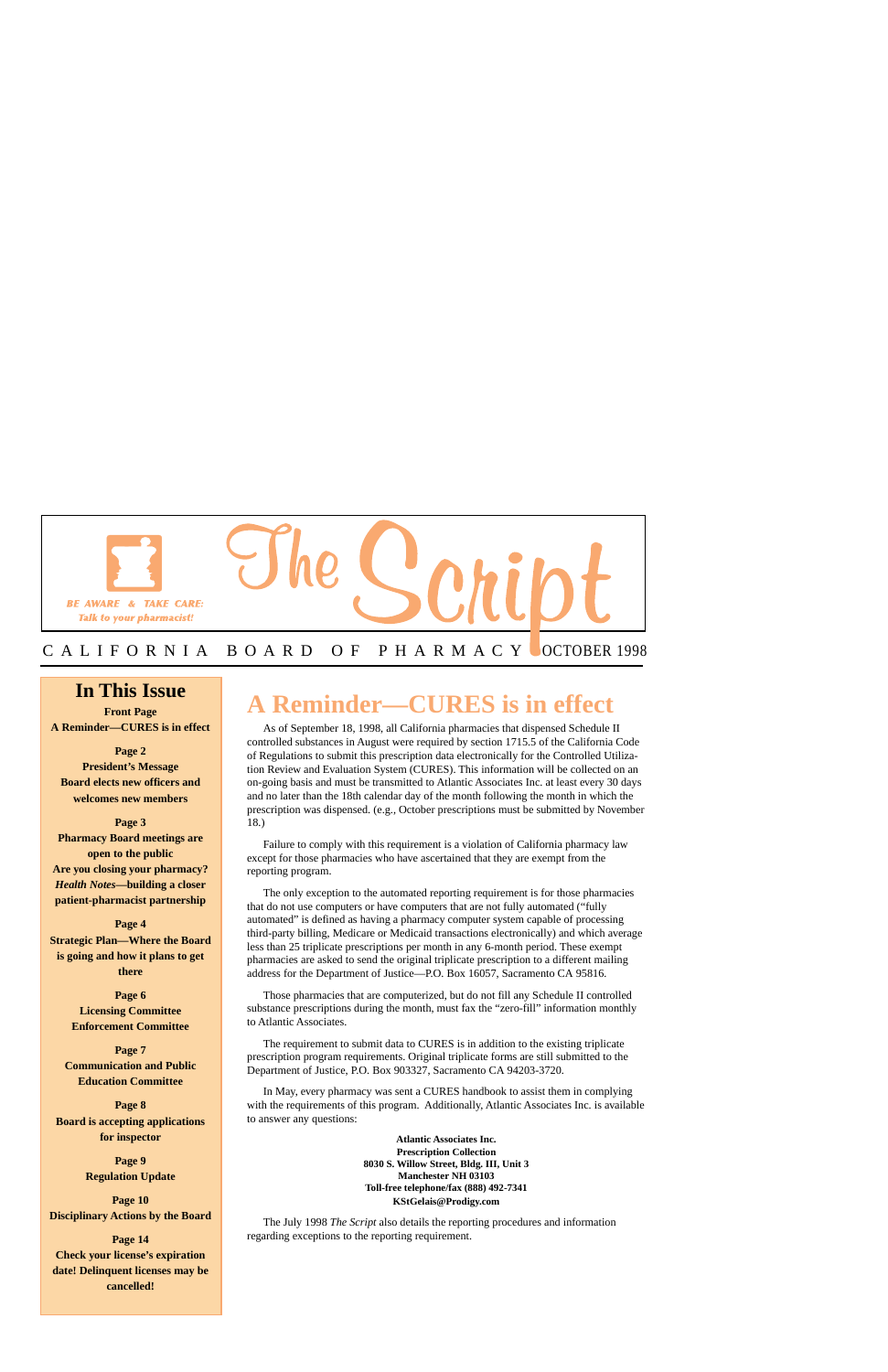## **President's Message**

### **by Thomas S. Nelson, R.Ph. President, California Board of Pharmacy**

Most incoming presidents' messages start with a visionary statement of what lies before us, how we are going to get there, and why getting there is a good thing. This particular issue of *The Script* will focus on the Board's strategic plan and our vision. But we cannot forget that the fundamentals of good patient pharmacy care are the cornerstone of our vision and the new model for "pharmacists' care."



The core of pharmacists' care includes such worthwhile endeavors as diabetes, hypertension

and anticoagulant disease state management programs. And while these programs are indeed important for pharmacy, we must not forget the activity that most pharmacists are involved in every day and affects more Californians than any other aspect of pharmacy today—the dispensing of prescription drugs to patients.

Properly dispensing prescriptions, while perhaps not as glamorous as creating disease management programs, is vital to the foundation of any pharmacists' care model. If you plan to add a second story to your house, you would first ensure that the foundation is solid with no weak spots before beginning construction, lest the entire structure collapse. The same principle applies when creating a disease management program: the proper dispensing and patient consultation procedures must be in place and strong to keep the program intact and make it work.

There are three important aspects to the dispensing function: 1) providing the right drug with the right directions to the right patient, 2) drug utilization review (DUR), and 3) patient consultation.

As the most highly trained person behind the counter, the pharmacist should personally interpret the prescription and enter it into the computer. This is necessarily preceded by

examining the computer's patient profile and performing the DUR to ensure optimum outcomes by checking for overlaps, interactions, duplications and compliance with existing medications. However, the pharmacist should use the computer's information as an aid, not as a replacement for professional judgment.

The actual assembling of the prescription can be handled by the technician and then passed on to the pharmacist for review. Upon presenting the medication to the patient, the pharmacist should open the container to assure its contents match the prescription, and provide patient consultation. If this procedure is performed by a different pharmacist who is

not familiar with the patient's medical history and drug regimen and did not originally input the prescription, a DUR would be performed at this point.

Much publicity is being given to prescription errors today. However, if all California pharmacists were diligently providing patient consultation and appropriate DUR, I believe that the error rates could be reduced by 50 percent or more. Patient consultation provides that "final" check for the right drug, the right directions and the right patient.

This is the essence of the dispensing function which happens 100-500 times a day in outpatient pharmacies in California—and yet not everyone is truly embracing and providing proper patient consultation and DUR. At the Board's compliance committee meetings where pharmacists appear for violations of section 1707.2 of the California Code of Regulations (Notice to Consumers and Duty to Consult), it is discouraging to hear pharmacists, after the legal requirement for consultation has been in place for nearly nine years, admit that they don't have any procedures to handle consultation.

Before we can move on and add the second story of pharmacists' care, we must be sure our foundation of dispensing and counseling is in place and solid with no weak spots that will allow our second story to tumble down upon us.

## **Board elects new officers and welcomes new members**

The Board of Pharmacy has undergone several changes this year. Legislation mandated the addition of another public member, increasing the Board's membership to four public members and seven professional members. In May 1998, the Board elected new officers: Thomas S. Nelson, R.Ph., President; Sandra Bauer, Vice President; and Caleb Zia was re-elected Treasurer.

Other changes included the departures of Janeen McBride,<br>
R.Ph. (October 1997), Raffi Simonian, Pharm.D., and<br>
Gary Dreyfus, Pharm.D., whose terms expired. The Board<br>
Gary Dreyfus, Pharm.D., whose terms expired. The Board

acknowledges the dedication and commitment of these members and thanks them for their many contributions over the years. They will be missed.

While saying farewell to the retiring members, the Board also welcomes their replacements—professional members Richard Mazzoni, R.Ph., John Jones, R.Ph., and Steve Litsey, Pharm.D.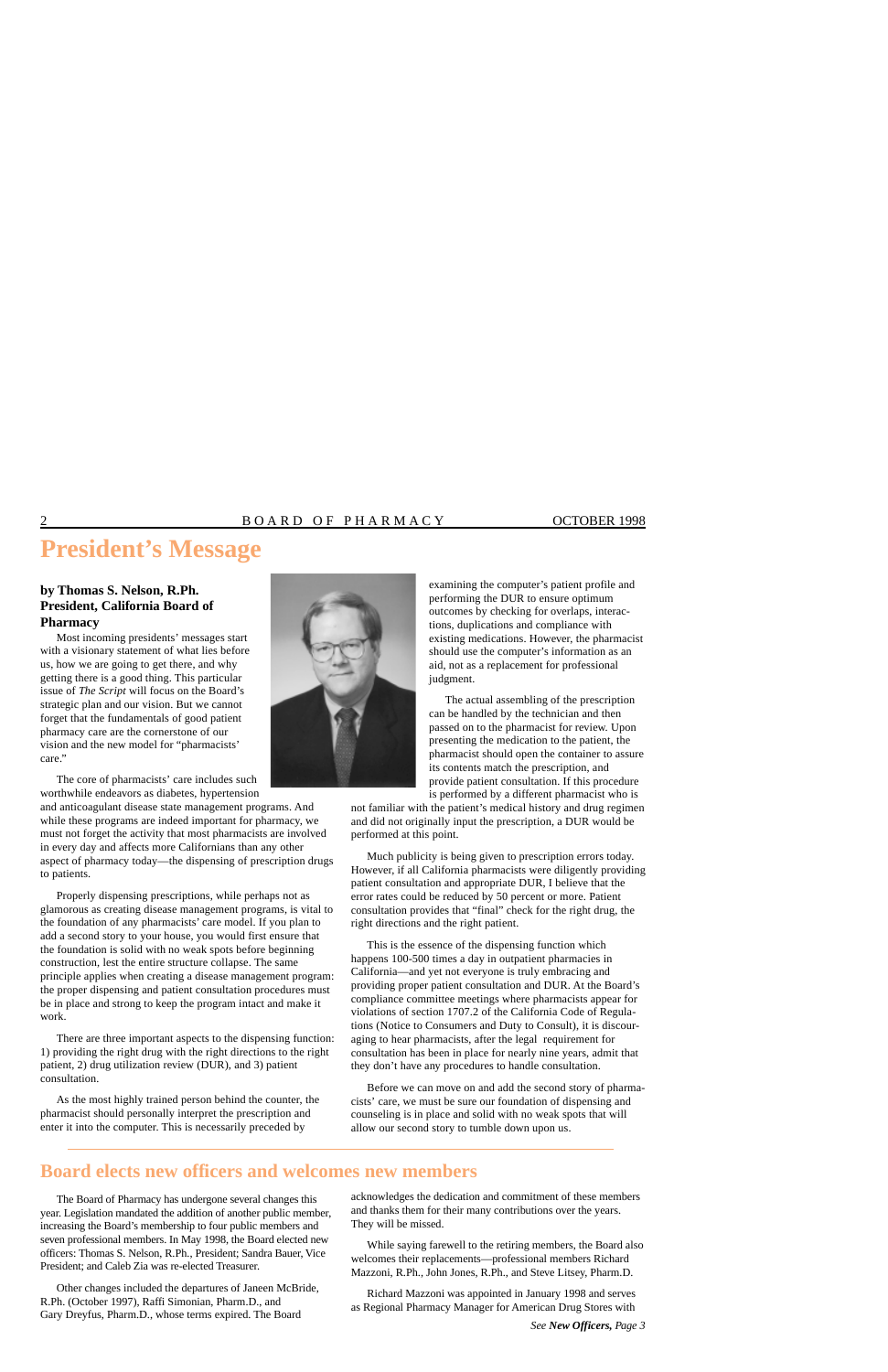#### *New Officers Continued from Page 2*

whom he has been associated since his graduation from the University of the Pacific School of Pharmacy in 1969.

John Jones of Irvine was Director of Pharmacy for Blue Shield of California from 1990 to 1994 and is currently the Director of Pharmacy Networks and Legal Affairs for Prescrip-<br>
Director of Pharmacy Networks and Legal Affairs for Prescrip-<br>
If you are planning to close your ph tion Solutions, a PacifiCare subsidiary. Mr. Jones graduated from If you are planning to close your pharmacy business, as a local of Pharmacy business, and also hald as a local of termination of business or bankruptcy, you the Idaho State University School of Pharmacy and also holds a juris doctorate from the University of San Francisco.

Steve Litsey, Pharm.D., has been employed by Kaiser Permanente since his internship in 1971 and presently serves as the Pharmacy Services Director for the Metro-Los Angeles service area. Dr. Litsey earned his doctorate in pharmacy at the University of Southern California in 1972.

Robert Elsner, a graduate of the University of Southern California was appointed to the new public member position. Mr. Elsner brings with him more than 32 years' experience as the chief executive officer of three different major associations and is currently the executive vice president emeritus and consultant for the California Medical Association.

# **Pharmacy Board meetings are open to the public**

In accordance with the Board's strategic plan (which is detailed on page 4 of this publication) five committees were formed to address issues related to meeting the plan's objectives: 1) Communication and Public Education, 2) Licensing, 3) Enforcement, 4) Legislation and Regulation, and 5) Organizational Development. To share the various committee goals, activities and accomplishments with the public, a portion of each Board meeting will be devoted to one of the committees and open for comment.

The **October 28-29, 1998**, meeting will be held in **Sacramento** at 400 R Street, Room 1030. The annual public meeting of the Legislation and Regulation Committee will be on Wednesday, the **28th**, from 3-5:00 pm at the same address. At the **January 20-21, 1999**, meeting in **Orange County**, the Licensing Committee will discuss its objectives and how to reach them.

The Board encourages all interested parties to participate in these meetings. Public comment periods are part of each meeting. If you cannot attend a meeting, you may submit written comments to the Board, but try to get them to the Board within seven days of the meeting. Agendas with information regarding the exact time and location of the meetings may be obtained by calling the Board at (916) 445-5014.

# **Are you closing BUSINESS**

first contact the Board for instructions **before transferring or selling any dangerous drugs, devices or hypodermics inventory**. (See section 1708.2 of the Business and Professions Code.)

## *Health Notes***—building a closer patient-pharmacist partnership**

**By Marilyn Standifer Shreve, R.Ph. Chair, Consumer Education and Communication Committee Editor,** *Health Notes* 

During the 1940s, many state legislatures created boards to protect the health and welfare of their states' consumers by regulating the practice of healthcare professionals such as pharmacists, physicians and nurses.

The California State Board of Pharmacy is an example of a board that is focusing not only on regulating the practice of pharmacy, but also on providing tools and resources to assist pharmacists and other healthcare providers to be better informed on subjects of importance to their patients.

One such resource developed by the California Board is *Health Notes*, a magazine for healthcare providers and consumers. Information provided in the magazine can, for example, help pharmacists counsel patients about medications. It is well documented that counseling increases patients' awareness and understanding of their medical condition and helps them monitor that portion of their care for which they are most responsible medication compliance.

Up to half of the nearly two billion prescriptions filled each year are not used correctly. Statistics indicate that about ten percent of all hospital admissions and 23 percent of nursing home admissions are caused by the inappropriate use of medications, costing the nation approximately \$100 billion per year.

While increased importance is being placed on patient medication compliance, some regulatory boards are finding innovative ways to encourage healthcare providers to become active patient care managers and to provide patient counseling and prescription information that will help consumers better understand and monitor their medications.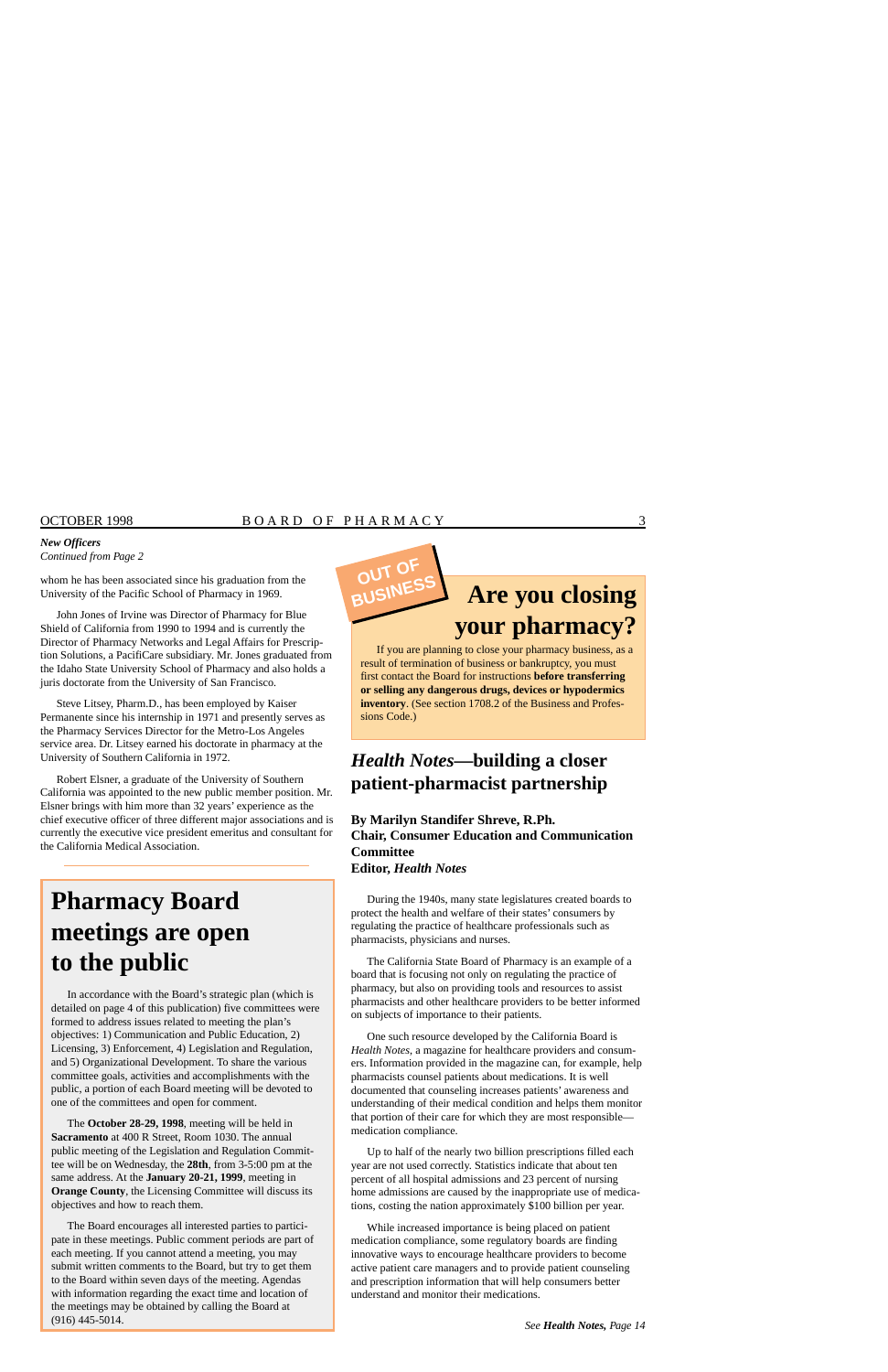# **Strategic Plan—Where the Board is going and how it plans to get there**

A strategic plan is an overall plan for an organization to accomplish its mission in a changing environment while operating within its available resources. Strategic plans provide a blueprint for future program directions. The strategic planning process produces fundamental decisions and actions that shape and guide what an organization is, what it does, and why it does it. The strategic plan defines and refines the business functions within an organization to carry out its programmatic missions efficiently and effectively.

The first step in completing a strategic plan requires the organization to conduct an evaluation of internal and external factors that affect the organization. The organization's director and planning team then define the mission (purpose), expressing the core values and philosophies and articulates a vision (a conceptual image of the desired future). Goals and objectives are established, and performance measures are identified for assessing effectiveness of the program. After the mission, principles, goals and objectives are communicated to every level of the organization, action plans are developed to implement the plan. The final step is to ensure that all future budget requests are linked to the strategic plan.

The Board of Pharmacy developed its first formal strategic plan in 1994, revising it through the years to reflect emerging issues. In 1998, when each state agency was required to submit strategic planning information to the Governor's Office for approval, the Board reorganized its plan. This article highlights the revised plan of 1998, which has become an integral part of our day-to-day business.

## **1998 Strategic Plan**

#### **Mission**

The Board's mission is to serve the people of California by:

- Protecting their health, safety and welfare with integrity and honesty,
- Helping them attain health education, wellness and an improved quality of life, and
- Ensuring high quality pharmacists' care.

#### **Vision**

To meet its mission, the Board envisions: 1) a healthcare system in which pharmacists are patient advocates who provide pharmacists' care to Californians, enlightening them about their drug therapy through effective communicating and listening, assessing, collaborating, understanding and intervening; 2) an effective licensing process that ensures the highest levels of professional standards, competency and pharmacists' care; and 3) ensuring that enforcement officials are provided the resources to act quickly, consistently and efficiently in the public interest.

Along with its mission and vision statements, the plan includes a description of "pharmacists' care," the model of practice endorsed by the Board; goals and performance measures for assessing the plan's success; an action plan and methods for its update; and the formation of board committees to assist in implementing five areas of the plan.

## **The Pharmacists' Care Model**

Pharmacists' care is promoted by the Board as a model of practice defined as:

The provision of medication-related care to patients. It is intended to achieve definite outcomes (cure of a disease, elimination or reduction of a patient's symptomatology, arresting or slowing of a disease process or preventing a disease or symptomatology) that improve a patient's quality of life.

The following are the principal elements that must be included whenever pharmacists' care is being provided to patients:

- Pharmacists are the providers of drug information and the repository of drug therapy expertise, and as such, are available for consultation before the prescription is written. In fact, a pharmacist may decide a particular medication is inappropriate for the patient.
- In providing pharmacists' care, the pharmacist becomes the patient's advocate, being directly responsible for seeing that the patient receives a positive outcome from the medication and is protected from drug misadventures.
- *Pharmacists have the responsibility for therapeutic outcomes resulting from their decisions. However, pharmacists are not the only authority in matters related to medication use—pharmacists, caregivers, and other health professionals (including prescribers, nursing, etc.) all have valuable roles in the medication use process. Pharmacists' care should be conducted and viewed as collaborative, and pharmacists should lead the healthcare team's efforts to improve patients' medication use.*

## **Board Committees**

To help the Board meet its objectives and mission-related goals, the following policy-development committees (each consisting of two board members and board staff) were formed:

- **Communication and Public Education**: To encourage the public to discuss their medications with their pharmacist; emphasize the importance of complying with their prescription treatment regimens; and help pharmacists to become better informed on subjects of importance to the public.
- **Licensing**: To ensure that those who practice pharmacy, as well as those entering the practice, meet minimum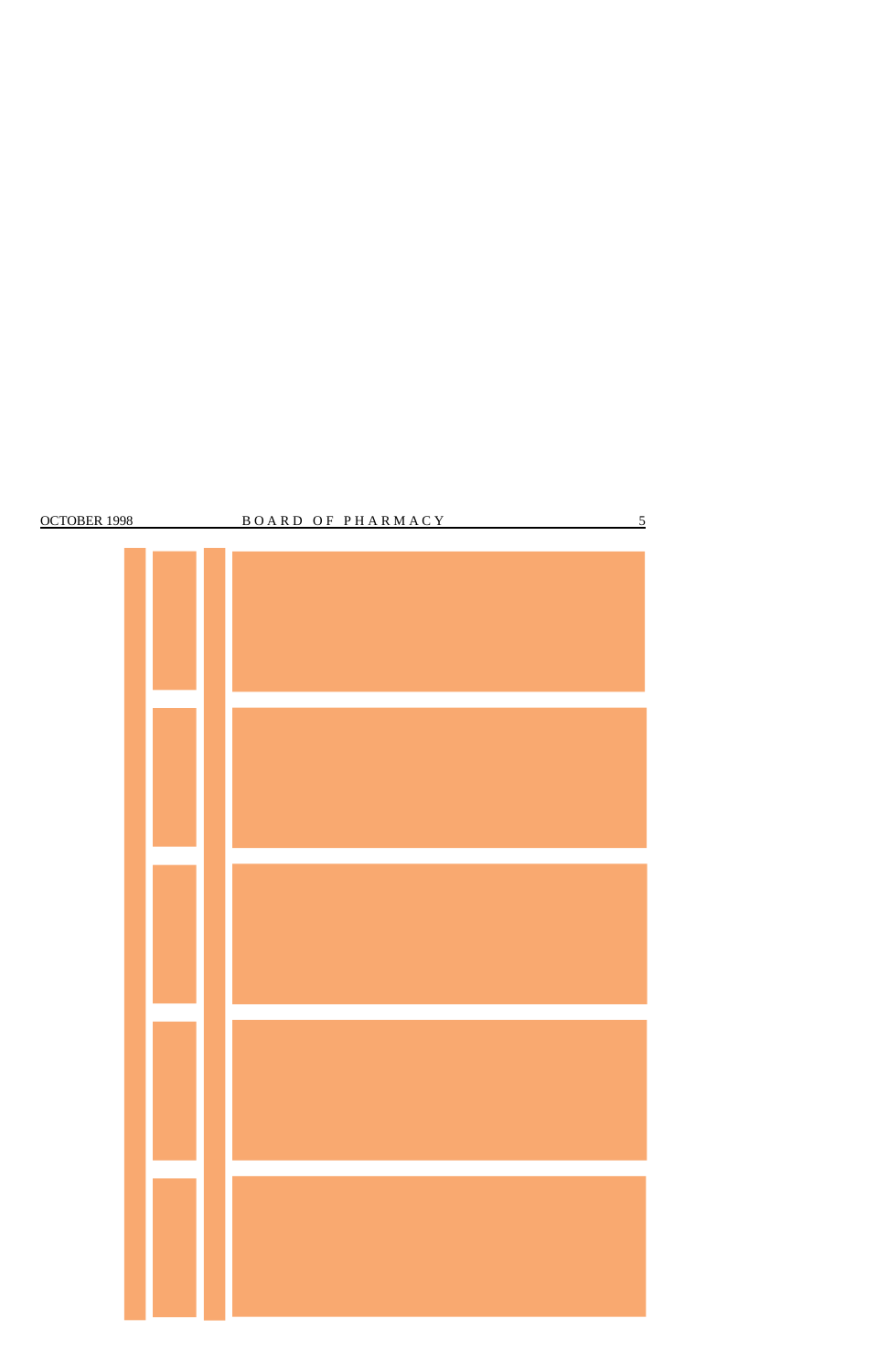#### *Strategic Plan Continued from Page 4*

requirements for education, experience and knowledge, and ensure that facilities licensed by the Board meet minimum standards.

- **Enforcement**: To protect the public by preventing violations, and effectively enforce federal and state laws when violations occur.
- **Legislation and Regulation**: To pursue legislation that ensures better patient care and provides effective regulation of the individuals and firms who handle, dispense, furnish, ship and store prescription drugs and devices in California.
- **Organizational Development**: To use strategic planning, budget management and staff development activities to ensure the efficient achievement of the Board's mission and goals.

At each Board meeting, the committees provide written and oral reports on their progress in achieving their strategic objectives. These meetings are open to the public, and to encourage public input, each meeting will include a publicly-noticed report on a specific committee's activity. (Another article in this issue highlights the schedule of Board meeting dates and public committee meetings through January 1999.)

**Licensing Committee** 

The Licensing Committee consists of Board members Holly Strom, R.Ph., Chair, and Ken Tait, Public Member, and several staff members. The committee will ensure that the professional qualifications of those entering the practice of pharmacy, as well as those continuing to practice, meet minimum requirements for education, experience and knowledge, and that facilities licensed by the Board meet minimum standards. The committee's specific strategic goals are to:

- 1. Assess the continuing education program, using the situation-target-proposal decision-making method to identify improvements.
- 2. Improve the license application process to prevent enforcement problems and reduce application review time; implement improvements to the processing of applications consistent with protection of public health and safety; determine distribution of resources among program components.
- 3. Evaluate the proper roles and responsibilities of pharmacy technicians in all practice settings.
- 4. Evaluate methods to ensure "pharmacists' care."

The Board licenses more than 63,000 individuals and firms through 12 regulatory programs:

- pharmacists
- intern pharmacists
- pharmacy technicians
- foreign educated pharmacists (evaluations)
- pharmacies
- non-resident pharmacies
- wholesale drug facilities
- medical device retailers
- veterinary food animal retailers
- exemptees (non-pharmacists who may operate sites other than pharmacies)
- out-of-state distributors
- clinics
- hypodermic needle and syringe distributors

To assure that these programs are efficient and increase customer satisfaction, the committee's initial planning meetings have focused on streamlining applications—in response to complaints received regarding the delays in application processing.

The delays began after pharmacy application forms were revised to require more detailed information regarding pharmacy ownership. The revisions were necessary because the Board had removed the physical requirements for licensure, and enforcement efforts revealed significant fraudulent/hidden ownership of pharmacies. Subsequently, a team of processing technicians, analysts and inspectors revised the pharmacy application forms to refocus the review process from the pharmacy's physical requirements to the pharmacy's ownership.

In November 1996, use of the new forms began, creating considerable delays in processing, confusion among applicants, and backlogs. The backlogs were further compounded by vacancies resulting from staff changes in several processing positions. To alleviate the backlogs and further streamline the application process, the Board obtained approval for additional staff and transitioned the final review of applications from inspectors to an in-house analyst. Pharmacy applications are now being processed in a more timely manner.

## **Enforcement Committee**

#### **By Darlene Fujimoto, Pharm.D. Chair, Enforcement Committee**

In July 1997, consistent with the Board of Pharmacy's Strategic Plan, an enforcement committee was established. Board members Dr. Darlene Fujimoto, committee chair, and John Jones, R.Ph., act as liaison between the full Board, the office staff and inspectors, with all working together as an enforcement team. The primary goal of the Board's Enforcement Committee is the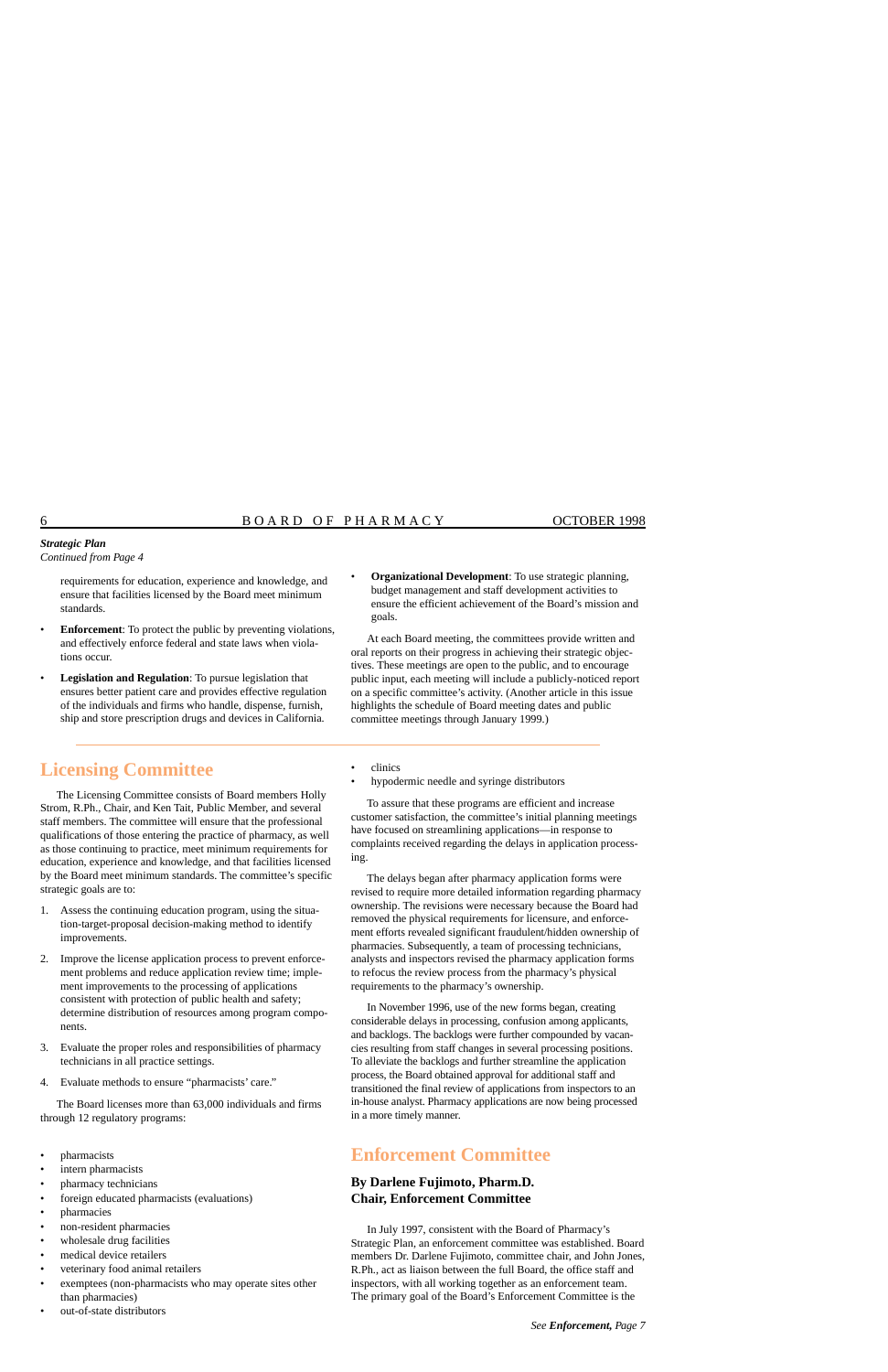#### *Enforcement*

*Continued from Page 6* 

protection of the public through enforcement of both state and federal laws governing the practice of pharmacy and the provision of pharmaceuticals and related healthcare products.

To meet this goal, there has been a reorganization of the enforcement team's individual functions. As the practice of pharmacy is moving away from the traditional role of dispensing medications and toward positions as integral healthcare providers, Board inspectors are also changing their emphasis. They recently announced their new team structure, which focuses on the various areas of enforcement rather than each inspector's location or "territory."

Currently, there are three inspector teams whose separate responsibilities are: 1) Compliance—to oversee standard maintenance and daily activities of pharmacy practice, 2) Drug Diversion and Fraud—to discover and seek discipline of those who do not to follow the law, and 3) Pharmacist Recovery Program and Probationer Monitoring—to prevent substance-impaired practitioners from practicing and monitor those who are recovering or returning to practice after failing to follow the standards and laws required of licensees. These team functions are all critical to protecting the public and helping to ensure that appropriate pharmaceutical care is provided to all California residents.

The establishment of inspector enforcement teams has been further enhanced not only by inspector participation in high-level investigative and enforcement training, but also by the updating of their skills in such topics as consultation, the promotion of pharmaceutical care and team-building. Because inspectors are highly-trained, dedicated professionals and experts in the application of pharmacy law, they are able to serve as consultants to both licensees and other agencies.

Along with the re-engineering of its enforcement team, the Board is increasing its communication efforts to advise licensees of law changes and interpretations and the licensees' corresponding responsibilities. One of the Board's primary communication efforts is the introduction of the pharmacy self-assessment program. This program requires pharmacists-in-charge (PICs) to complete an evaluation of their pharmacy's compliance to laws relating to the operation of a pharmacy. The evaluation will be done on a Board-provided form and maintained in the pharmacy. The forms also serve as an educational tool by asking compliance questions and providing regulatory information on how to be in compliance. The self-assessment forms will be provided to all pharmacies and detailed in the January 1999 issue of *The Script*.

Other goals the committee will emphasize are to increase the quality and quantity of patient consultations and by doing so, provide consumers with the best therapeutic outcomes and minimize drug misadventures. Additionally, since approximately half of the complaints received by the Board are related to prescription errors, the committee is dedicated to reducing such errors by increasing the information regarding their occurrence and how to prevent them.

The committee also hopes to become more consumer and licensee "friendly" by improving access to the Board and its information services. An 800 number is in the planning stages, and additional consumer and licensee education programs are on the agenda.

In keeping with the Board's overall strategic plan that describes pharmacists as advocates who communicate and enlighten their patients about their drug therapies, the committee also wishes to communicate and interact with our licensees for a positive relationship with the patient—the ultimate focus of all our work.

## **Communication and Public Education Committee**

#### **By Marilyn Standifer Shreve, R.Ph., Chair**

The Board's Communication and Public Education Committee was created in July 1994 to develop a public awareness campaign encouraging consumers to **talk with their pharmacists** about the medications they take and to understand the importance of taking medications correctly. The committee also would seek to assist pharmacists in providing counseling services and innovative pharmaceutical care services.

In only four years, the Communication and Public Education Committee has successfully developed and generated:

- Statewide television network news coverage reaching more than 15 million viewers, highlighting pharmacist counseling and encouraging consumers to talk with their pharmacist to learn more about the medications they are taking.
- Radio public service announcements and interviews reaching more than 12 million listeners (in English and Spanish), highlighting the message "Asking Questions Can Help Save Your Life!"
- Consumer health columns entitled, "California Health:" tips from the California Board of Pharmacy reaching more than 10 million readers (in English and Spanish). So far there have been eight columns covering such subjects as talking to your pharmacist, pain management, Patient's Bill of Rights, and women's health issues.
- Two *Health Notes* monographs—pain management and women's health issues—reaching a cumulative readership of 150,000 to assist pharmacists and other health care providers become well-informed on subjects of importance to their patients. Two other monographs are in production, including one on anticoagulation drug therapy.
- A Summit of Health Care Payers (employers/purchasers) and Providers (pharmacists) to address the marketplace potential and financial incentives for pharmacy; counseling services; patient medication compliance programs; and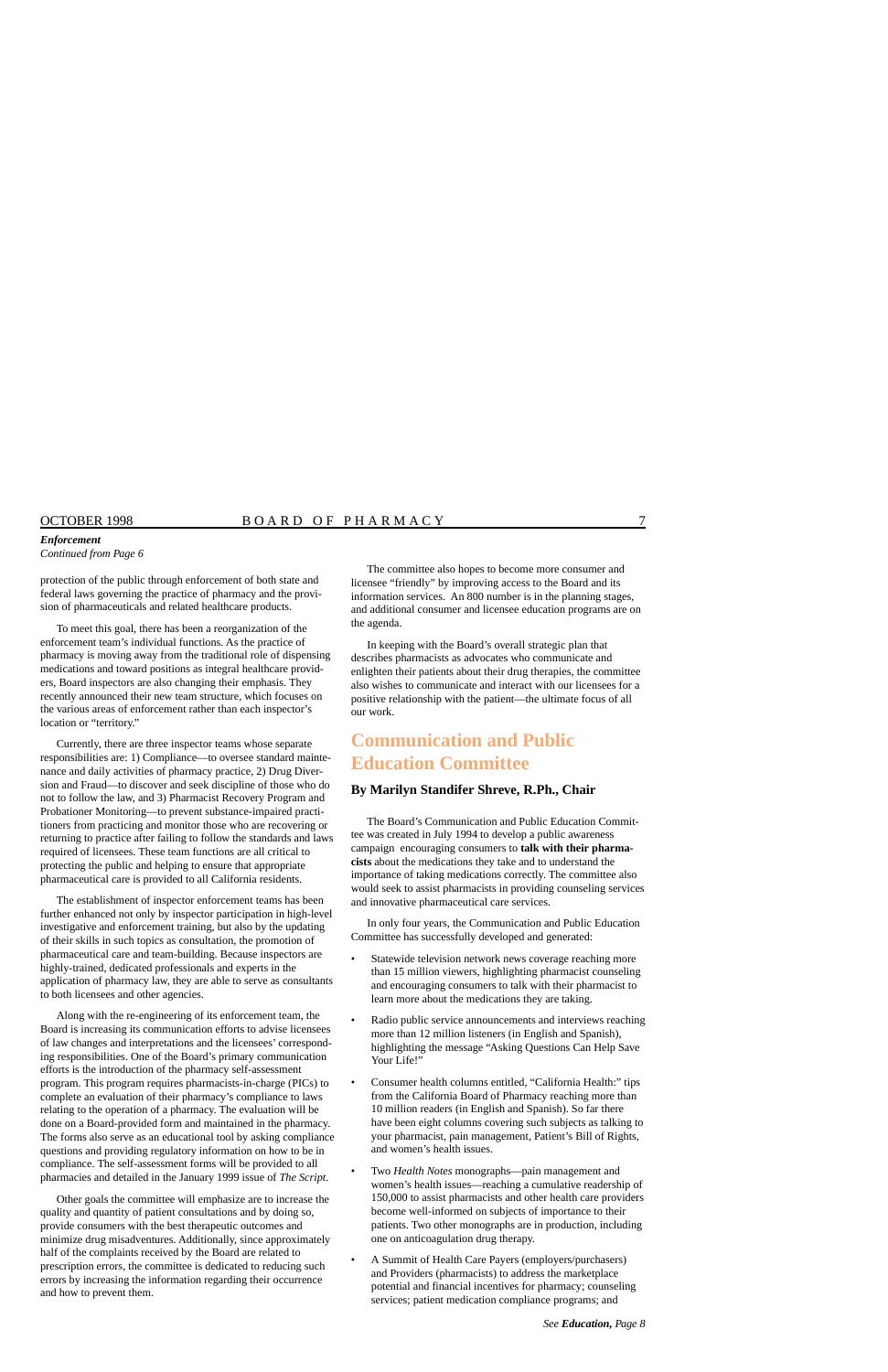#### *Education Continued from Page 7*

innovative pharmaceutical care practices, such as disease state management programs and patient centered services. The summit was cosponsored by the California Board of Pharmacy, the U.S. Department of Health and Human Services, and the California Health and Welfare Agency and facilitated by the Board's Communication and Public Education Committee and the California Pharmacists **Association** 

The summit was attended by employers (government and private) who purchase health care benefits for more than 19 million people and spend \$3 billion on health care annually.

Pharmacist presenters demonstrated that cost-effective pharmaceutical care services improve patient medication outcomes; result in fewer visits to the doctor's office; decrease the number of emergency room visits, laboratory tests, and hospitalizations; and improve quality of life.

- A template (guide) for convening such summits in cooperation with the American Pharmaceutical Association and the National Association of Boards of Pharmacy for use by other states to convene summits across America.
- The "Be Aware & Take Care/Talk With Your Pharmacist" Board of Pharmacy logo.

## **BE AWARE & TAKE CARE Talk to your pharmacist!**



And it doesn't end here! The committee's ongoing and future plans include: developing two more *Health Notes* monographs; expanding the consumer health columns and articles for nationwide distribution; creating an innovative Board of Pharmacy website with interactive capabilities; creating additional consumer/pharmacist counseling programs; developing summit follow-up payer communications; publishing four *The Script*  newsletters per year; publishing information on the pharmacy self-assessment; and developing additional radio and television news coverage programs.

# **Board is accepting applications for inspector**

The Board of Pharmacy has vacancies statewide for the position of Inspector, Board of Pharmacy. Applications for appointment to this state civil service classification will now be accepted on an ongoing basis.

Inspectors, under general direction, work from home offices to conduct inspections and investigations to enforce laws regulating the practice of pharmacy. Inspectors provide consultation and education to licensees, governmental agencies and others regarding laws related to drugs and the practice of pharmacy. Inspectors work as members of teams and frequent travel is required.

Minimum qualifications include possession of a valid pharmacist license, two years' experience in the practice of pharmacy, including contact with the public, and possession of a valid California driver's license. (Applicants who do not have a license will be admitted to the interview but must obtain the license before they are hired.)

Applicants meeting the minimum qualifications will be scheduled for one of the semi-annual "examinations." The examination is actually a structured interview, and applicants will be asked to complete a written exercise before the interview.

Applications postmarked or submitted by October 1, 1998, will be scheduled for the testing period of November/December 1998, and applications for the May/June 1999 testing period must be submitted by April 1, 1999. Applications received after a cut-off date will be scheduled for next testing period.

The salary range is \$4,337 - \$4,924 per month.

For an application, you may access the internet at **<http://www.spb.ca.gov/jobgen/app.htm>** and for general information, **<http://www.spb.ca.gov/bullback.htm>**. Or you may contact the Board at (916) 445-5014.

The completed application and resumé should be mailed to:

> **Department of Consumer Affairs P.O. Box 980428 West Sacramento CA 95798-0428 Attention: Human Resources**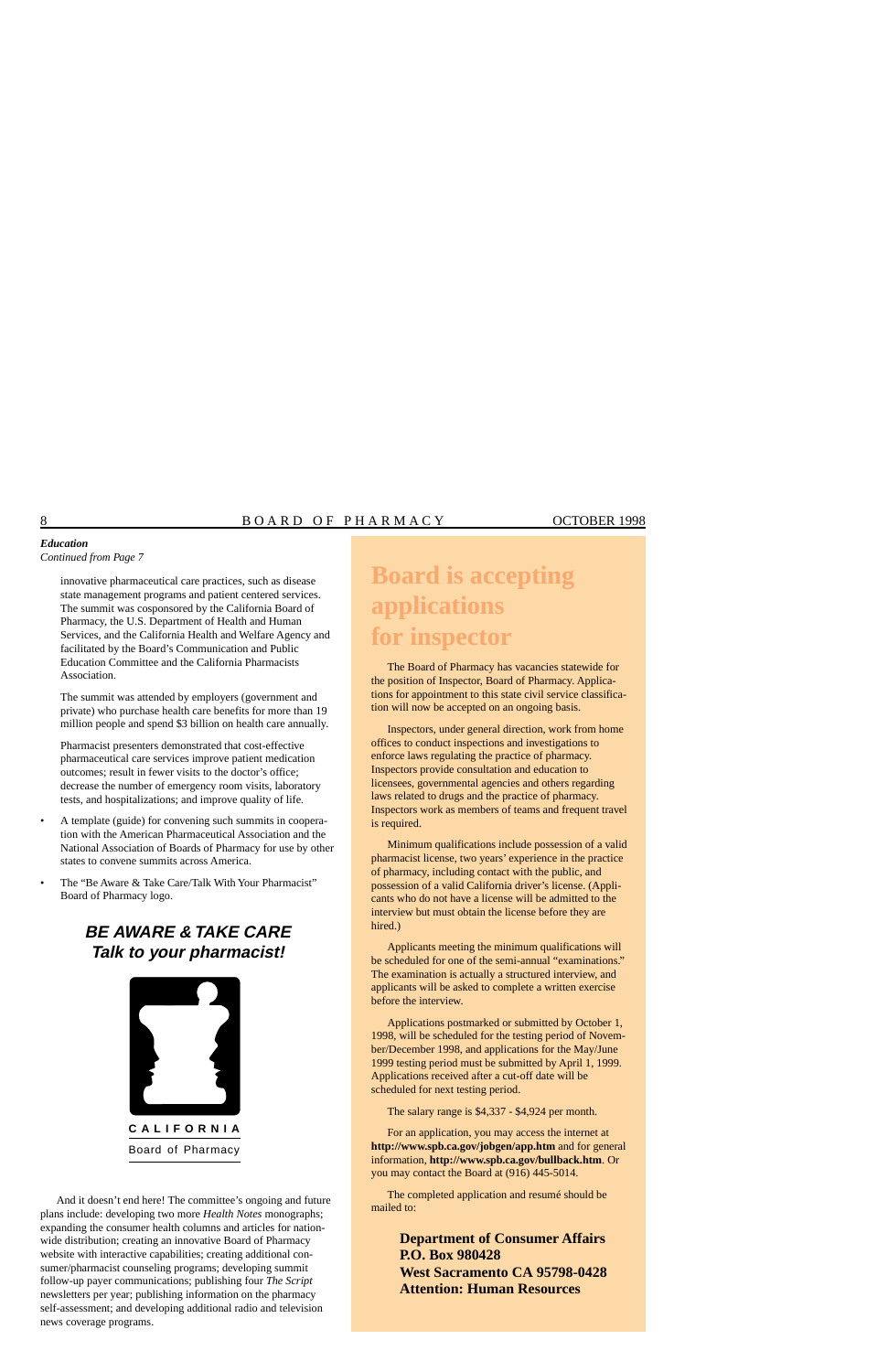# **Regulation Update**

This articles contains corrections, additions and changes to Division 17, Title 16 of the California Code of Regulations that are effective now. For your convenience, these sections are included here so that they may be cut out and saved until the next publication of the Pharmacy Law.

#### **Correction**

In the Regulation Update section of the July 1998 issue of *The Script*, section 1715(a) contained an incorrect reference to section 4027. The correct reference is **4029** and the corrected subsection (a) is included below:

#### **1715 Self-Assessment of a Pharmacy by the Pharmacist-in-Charge**

 compliance with federal and state pharmacy law. The assess-(a) The pharmacist-in-charge of each pharmacy as defined under section 4029 or section 4037 of the Business and Professions Code shall complete a self-assessment of the pharmacy's ment shall be performed before March 31 of every odd-numbered year. The primary purpose of the self-assessment is to promote compliance through self-examination and education.

The following section was published in the July 1998 Regulation Update as an emergency regulation, effective to 08/08/98. It has since been adopted and became effective 08/27/98.

#### **1715.5 Implementation of Electronic Monitoring of Schedule II Prescriptions**

The collection of information authorized by Health and Safety Code section 11165 shall be provided as follows:

(a) For each prescription for a Schedule II controlled substance, the dispensing pharmacy shall provide the following information: the full name and address of the patient; the gender and date of birth of the patient; the DEA ( Drug Enforcement Administration) number of the prescriber; the triplicate prescription number; the pharmacy prescription number; the pharmacy license number; the NDC (National Drug Code) number and the quantity of the controlled substance; the ICD-9 (diagnosis code), if available; the date of issue of the prescription, the date of dispensing of the prescription, and the state medical license number of any prescriber using the DEA number of a government exempt facility.

(b) The above information shall be provided in the following format:

1. For each pharmacy with the capacity to do so, by on-line transmission at least every 30 days and no later than the 18th calendar day of the month following the month in which the prescription is dispensed.

2. For each pharmacy which does not have the capacity to transmit the information on-line, on a three and one-half inch diskette in a ASCII format or one-half inch nine track magnetic 1600 BPI tape or any other medium approved by the Board of Pharmacy, which diskette, tape or medium shall be mailed or delivered to a location specified by the Board of Pharmacy, at least every 30 days and no late than the 18th

calendar day of the month following the month in which the prescription is dispensed.

3. For each pharmacy without the capacity to comply with either subsection  $(b)(1)$  or  $(2)$ , the original triplicate shall be transmitted to the Department of Justice by the end of the month in which the prescription was filled.

For each pharmacy which submits hard copy pursuant to this subdivision and which pharmacy averages more than 25 triplicate prescriptions per month in any six months, the Board of Pharmacy or its designee may thereafter require that pharmacy to comply with subsections (b)(1) and (2).

4. As to a prescription which is partially filled or dispensed, the period for compliance with subsections  $(1)$ ,  $(2)$ , or  $(3)$ shall be measured from the earlier of the following dates and times: the prescription is either (1) completely dispensed or (2) can no longer be dispensed.

(c) Every pharmacy which has made a submission as required by this section by July 18, 1998, shall receive a reduction of \$75 on its next renewal lee for licensure of the pharmacy by the board. Every pharmacy shall be in compliance with this section and Health and Safety Code section 11165 by September 18, 1998.

The following emergency regulation will be in effect until January 1, 1999. Please note that pharmacy technician trainees are allowed to perform only the duties of non-licensed personnel.

#### **1793.6. Training Courses Specified by the Board**

(a) A course of training that meets the requirements of section 1793.4(b) is:

(1) Any pharmacy technician training program accredited by the American Society of Health-System Pharmacists,

(2) Any pharmacy technician training program provided by a branch of the federal armed services for which the applicant possesses a certificate of completion, or

(3) Any other course that provides a training period of at least 240 hours of theoretical and practical instruction, provided that at least 120 of these hours are in theoretical instruction in a curriculum that provides:

(A). Knowledge and understanding of different pharmacy practice settings.

(B). Knowledge and understanding of the duties and responsibilities of a pharmacy technician in relationship to other pharmacy personnel and knowledge of standards and ethics, laws and regulations governing the practice of pharmacy.

(C). Knowledge and ability to identify and employ pharmaceutical and medical terms, abbreviations and symbols commonly used in prescribing, dispensing and recordkeeping of medications.

(D). Knowledge of and the ability to carry out calculations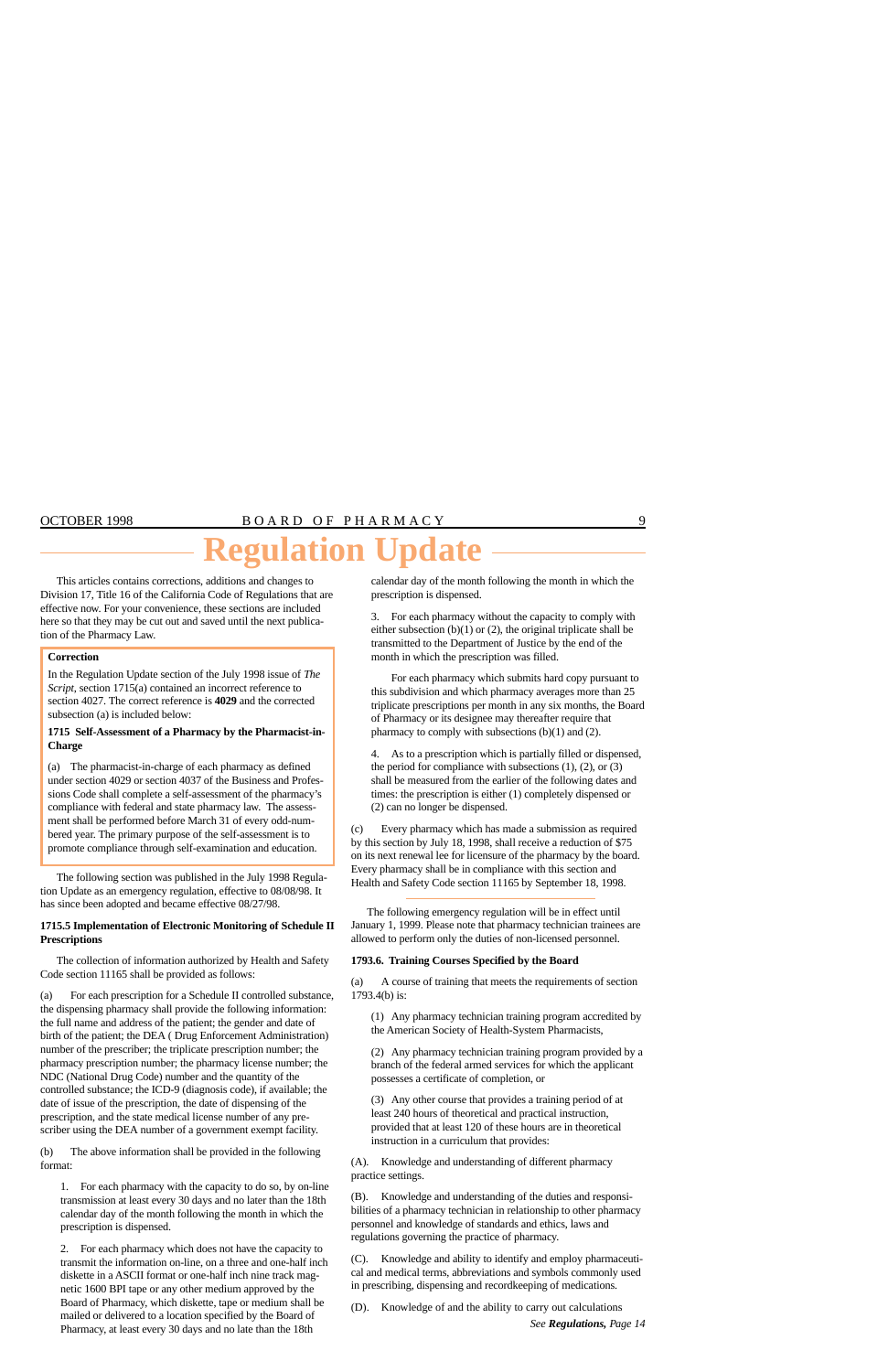# **isciplina**

### **PHARMACISTS/PHARMACIES**

#### **CHRISTINE QUESENBERRY, RPH 29767, Santa Cruz, CA and WESTSIDE PHARMACY, PHY 37852, Santa Cruz, CA**

**Violation:** Refilling a prescription without authorization, selfadministering a controlled substance, and failing to have drug records available upon request

**Action:** Both licenses revoked, stayed; payment of \$7,000 costs **Effective:** June 28, 1997

#### **ANDREW KOMESCU, RPH 37163, Los Angeles, CA**

**Violation:** Being convicted in another state for unlawful dispensing of controlled substances, theft, and false or forged prescriptions and hospital records. Respondent was disciplined in Colorado and Nevada.

**Action:** Revoked, stayed; five years' probation, community service, supervised practice, no supervision of ancillary personnel, no ownership nor functioning as PIC; payment of \$1,598 costs **Effective:** July 4, 1997

#### **VENCOR HOSPITAL SACRAMENTO PHARMACY, HSP 37663, Sacramento, CA**

**Violation:** For purposes of settlement, respondent admitted to failing to keep accurate records; discrepancies revealed in Board audit.

**Action:** Letter of reprimand; two years' continuous inspection; payment of \$3,258 costs **Effective:** July 17, 1997

#### **URAIWAN JANVIRIYSOPAK, RPH 45304, Willimantic, CT**

**Violation:** Dispensing dangerous drugs based on irregular prescriptions when respondent knew or had objective reason to know that the prescriptions were not issued for a legitimate medical purpose; failing to review medication record prior to dispensing medications; and failing to intervene on behalf of the patient

**Action:** Revoked **Effective:** August 28, 1997

#### **CANYON RIDGE HOSPITAL PHARMACY, HSP 39808, Chino, CA**

**Violation:** For purposes of settlement only, respondent admitted to failing to keep a complete, accurate, and current inventory of Schedule III controlled substances.

**Action:** Letter of reprimand; payment of \$816 costs **Effective:** August 14, 1997

#### **MYOUNG SHIN CHANG, RPH 44230, Diamond Bar, CA**

**Violation:** For purposes of settlement only, respondent admitted to dispensing prescriptions when respondent knew or had objective reason to know that said prescriptions were not issued for a legitimate medical purpose and that the drugs were potential therapy problems because of their irregularity; failing to review medication record and to intervene on behalf of the patient.

**Action:** Revoked, stayed; 30 days' suspension; three years' probation

**Effective:** August 28, 1997

#### **MICHAEL ZAIFERT, RPH 24325, Northridge, CA and MICHAEL'S PHARMACY, PHY 39244, Pasadena, CA**

**Violation:** With intent to defraud and mislead, delivering misbranded drugs for introduction into interstate commerce specifically, failing to include on the labels of such drugs information including the lot number, expiration date, name and place of business or the manufacturer, packer or distributor of the drug **Action: RPH**—Revoked, stayed; three years' probation; may not supervise nor hold new ownership; payment of \$605.75 costs, **PHY**—Revoked, stayed; three years' probation **Effective:** August 12, 1997

#### **SIERRA PHARMACY, PHY 34719, Glendora, CA**

**Violation:** Having shortages of dangerous drugs and controlled substances which were caused by theft and revealed by Board audit and failing to notify the Board of a change in pharmacist-incharge (PIC)

**Action:** 90 days' suspension; one year's probation; payment of \$2,650 costs

**Effective:** September 3, 1997

#### **GENE YONEMOTO, RPH 27503, Whittier, CA**

**Violation:** Providing anabolic steroids to an employee without a prescription; failing to notify the Board of a discontinuance of business; and allowing unauthorized persons access to an area where controlled substances and pharmacy records were stored Action: Revoked, stayed; three years' probation; may not supervise nor hold ownership **Effective:** September 3, 1997

**MELVIN EIREW, RPH 21254, Hemet, CA** 

#### **Violation:** For purposes of settlement only, respondent admitted to failing to provide patient consultation for a new patient on two different occasions and allowing a person other than a pharmacist to consult with a patient regarding the prescription.

**Action:** Revoked, stayed; one year's probation; community service required; continuing education required; no supervision of ancillary personnel; payment of \$2,500 costs **Effective:** September 3, 1997

#### **GARY EIREW, RPH 39536, Hemet, CA**

**Violation:** For purposes of settlement only, respondent admitted to failing to provide patient consultation for a new patient on two different occasions and allowing a person other than a pharmacist to consult with a patient regarding the prescription.

**Action:** Revoked, stayed; one year's probation; community service required; continuing education required; no supervision of ancillary personnel; payment of \$2,500 costs **Effective:** September 3, 1997

#### **SAIL DRUG AND DISCOUNT CENTER, PHY 18305, Yucaipa, CA**

**Violation:** For purposes of settlement only, respondent admitted to failing to provide patient consultation for a new patient on two different occasions.

**Action:** Revoked, stayed; one year's probation; payment of \$2,500 costs

**Effective:** September 3, 1997 *See Disciplinary, Page 11*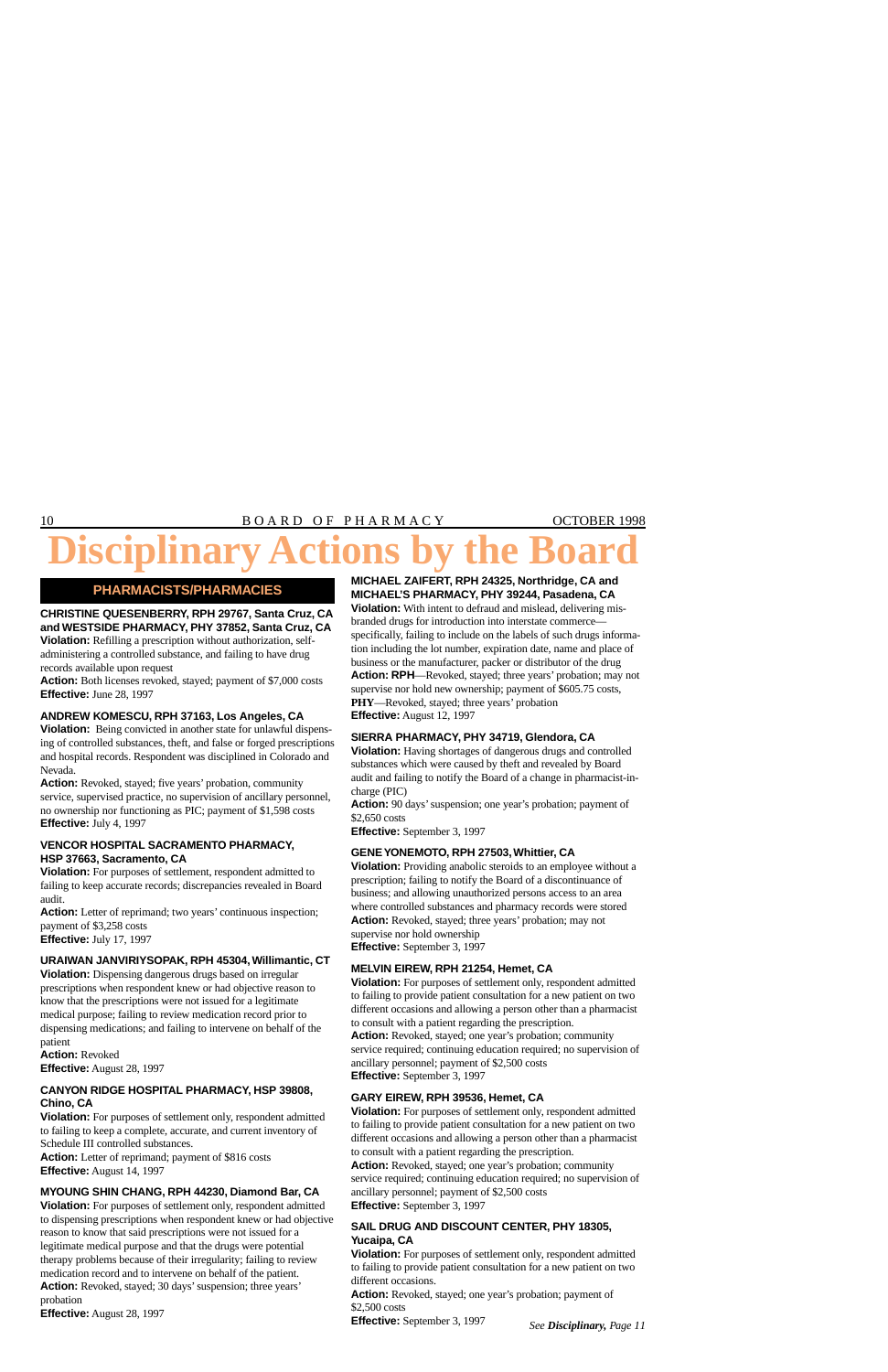*Continued from Page 10* 

#### **JOHN MCCLOSKEY, RPH 24080, Cameron Park, CA**

**Violation:** Failing, as PIC, to maintain a correct and current inventory of all dangerous drugs—an audit revealed discrepancies and missing controlled drugs administration records **Action:** Revoked; payment of [\\$3,277.25](https://3,277.25) costs **Effective:** September 18, 1997

#### **ROBERT KIYOSHI NISHIZAKI, RPH 26280, Montebello, CA**

**Violation:** For purposes of settlement only, respondent admitted to dispensing controlled substances and dangerous drugs under invalid prescriptions and forging prescriptions.

**Action:** Revoked, stayed; 30 days' suspension, three years' probation; may not supervise nor hold pharmacy ownership; payment of \$5,500 costs

**Effective:** September 26, 1997

#### **CLARK JENKINS, RPH 40452, Riverside, CA**

**Violation:** For purposes of settlement only, respondent admitted to illegally possessing controlled substances and administering to himself while on duty; denying patients the benefit of full dosages of pain medications when preparing dosages; intentionally falsely labeling syringes and stealing narcotic controlled substances for his own use.

**Action:** Revoked, stayed; one year's suspension; five years' probation; supervised practice; no ownership; payment of \$7,250 costs

**Effective:** November 4, 1997

#### **FEDCO PROFESSIONAL PHARMACIES CORP, dba FEDCO PROFESSIONAL PHARMACIES, PHY 10417, Los Angeles, CA**

**Violation:** For purposes of settlement only, respondent admitted to having significant inventory discrepancies of Vicodin (and its generic equivalent); failing to keep a current inventory, including complete accountability for, at least, Schedule III controlled substances; and failing to provide adequate measures to guard against theft of controlled substances.

**Action:** Revoked, stayed; two years' probation; community service; retain consultant; payment of \$2,360 costs **Effective:** November 4, 1997

#### **CHARLES SIK WOO, RPH 28620, Los Angeles, CA**

**Violation:** For purposes of settlement only, respondent admitted to having significant inventory discrepancies of Vicodin (and generic equivalent); failing to keep a current inventory, including complete accountability for, at least, Schedule III controlled substances.

**Action:** Revoked, stayed; two years' probation; pass law exam; no ownership; payment of \$1,179 costs **Effective:** November 4, 1997

#### **LARRY WRIGHT, RPH 26513, San Diego, CA 92109**

**Violation:** Being convicted of knowingly and intentionally furnishing false and fraudulent material information to the U.S. Drug Enforcement Administration **Action:** Revoked **Effective:** November 4, 1997

#### **ROBERT KASTIGAR, RPH 23805, Manhattan Beach, CA and MEDICINE SHOPPE, PHY 33159, Lawndale, CA**

**Violation:** Failing to completely and accurately account for shortages (revealed in an audit) of three controlled substances; failing to maintain adequate records of inventory, acquisition and disposition of restricted dangerous drugs

**Action: RPH—180 days' suspension; payment of \$7,782.15** costs, **PHY**—180 days' suspension **Effective:** November 12, 1997

#### **RICHARD REEL, RPH 37626, Chula Vista, CA**

**Violation:** For purposes of settlement only, respondent admitted to unlawfully possessing a controlled substance, cocaine, being under the influence of cocaine, and illegally possessing a hypodermic syringe and needle.

**Action:** Revoked, stayed; five years' probation; suspension until respondent can safely practice pharmacy; pass the law exam within six months; no ownership; payment of [\\$1,509.25](https://1,509.25) **Effective:** December 20, 1997

#### **MICHAEL A. LIAUTAUD, RPH 24158,Toluca Lake, CA and INDIAN HILLS PHARMACY, PHY 35822/34711, Mission Hills, CA**

**Violation:** For purposes of settlement only, respondents admitted to substituting and dispensing dangerous drugs without authorization from the subscriber or patient; dispensing a substandard and defective drug in an improperly labeled container; substituting a drug but billing Medi-Cal for the prescribed drug; failing to communicate the drug substitution to the patient; assisting a nonregistered employee to compound dangerous drugs; and failing to meet regulation requirements in the pharmacy area designated for the preparation of sterile products.

**Action: RPH—**revoked, stayed; three years' probation; 90 days' suspension; no ownership; payment of \$[6,549.75](https://6,549.75) costs, **PHY** revoked

**Effective:** December 20, 1997

#### **DONALD PAYNE, RPH 22640, Granada Hills, CA and MOORPARK PHARMACY, PHY 40525, Moorpark, CA**

**Violation:** For purposes of settlement only, respondent admitted to signing a document falsely representing the nonexistence of facts relevant to his association with a licensee who had been previously disciplined and admitted to knowing that the statement was false; and permitting that licensee to act as agent for the pharmacy in lease negotiations.

**Action: RPH**—revoked, stayed; three years' probation; pass the law examination; community service; no ownership; payment of \$3,000 costs, **PHY**—accusation dismissed; permit cancelled due to change of ownership

**Effective:** January 28, 1998

#### **LONG'S DRUG STORE #273, PHY 34918, Rancho Cucamonga, CA**

**Violation:** For purposes of settlement only, respondent admitted that a basis for discipline was established under findings mandating a duty to maintain medication profiles, a duty to consult, and post a Notice to Consumers.

**Action:** Revoked, stayed; one year's probation; payment of \$3,000 costs

**Effective:** January 10, 1998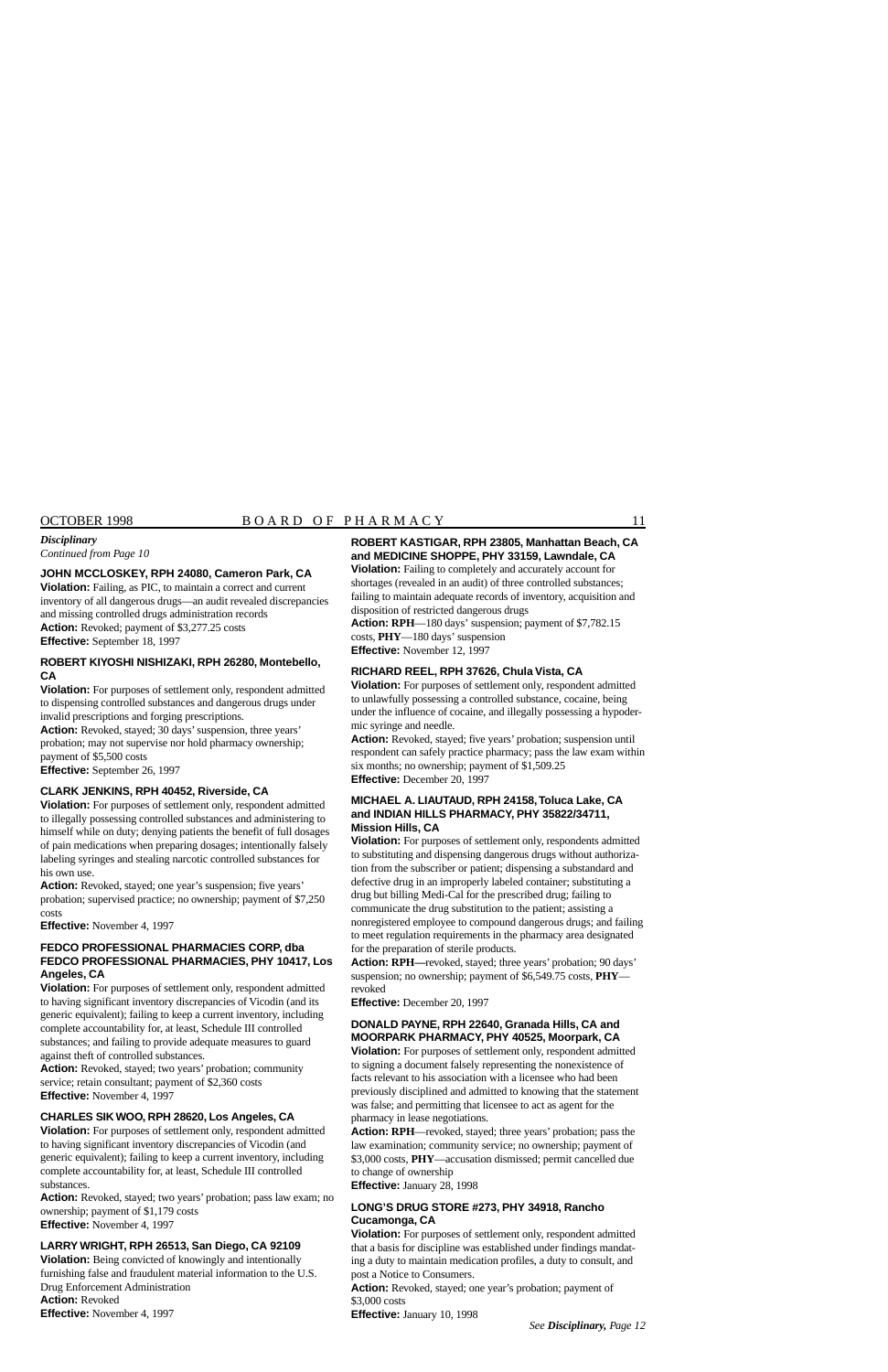#### *Disciplinary*

*Continued from Page 11* 

#### **GLEN SIDNEY SELDEN, RPH 25112, Upland, CA**

**Violation:** For purposes of settlement only, respondent admitted to failing to maintain patient medication profiles and provide patient consultation.

**Action:** Revoked, stayed; one year's probation; payment of \$800 costs; 16 hours of CE related to patient consultation **Effective:** January 10, 1998

#### **STEVEN LEUCK, RPH 41319, Santa Cruz, CA**

**Violation:** For purposes of stipulation only, respondent admitted to diverting controlled substances from his employers for selfadministration.

**Action:** Revoked, stayed; five years' probation; no supervision of ancillary personnel; supervised practice; no ownership; payment of \$[3,366.25](https://3,366.25) costs

**Effective:** February 6, 1998

#### **MIKE AVEDISSIAN, RPH 43996, Glendale, CA and ABM PHARMACY, PHY 37875, Glendale, CA**

**Violation:** For purposes of settlement only, respondent admitted to maintaining prescription drug containers containing dangerous drugs in an area outside the pharmacy; billing to and being paid by Medi-Cal for part of the prescriptions that were never dispensed or provided to the patients.

**Action: RPH—**revoked, stayed; three years' probation; 14 days' suspension, no supervision of ancillary personnel, pass law exam, no ownership; maintain separate file of all records pertaining to the disposition/acquisition of controlled substances and report such disposition/acquisitions to the Board; payment of \$6,000 costs, **PHY**—revoked (previously sold)

**Effective:** February 7, 1998

#### **PAUL AUGER, RPH 32925, Palo Alto, CA**

**Violation:** For purposes of settlement only, respondent admitted to obtaining and taking controlled substances without a prescription.

**Action:** Revoked, stayed; five years' probation; 180 days' suspension; pass law exam; supervised practice; no ownership; payment of \$1,582 costs

**Effective:** February 24, 1998

#### **MARLIN EUGENE MILLER, RPH 30983, Los Angeles, CA**

**Violation:** Failing to comply with the terms and conditions of probation that were required in a petition for reinstatement decision **Action:** Revoked

**Effective:** February 24, 1998

#### **MARSHALL H. BERGER, RPH 24272, Los Angeles**

**Violation:** For purposes of settlement only, respondent admitted to being convicted of illegally selling, purchasing or trading of drug samples.

**Action:** Revoked, stayed; three years' probation; pass law exam; may not be PIC; payment of \$5,000 costs **Effective:** March 20, 1998

#### **RUBIN SNYDER, RPH 24189, Woodland Hills, CA and TAFT PHARMACY, PHY 39979, Woodland Hills, CA**

**Violation:** For purposes of settlement only, respondent admitted to filling prescriptions for controlled substances with improper labelling; dispensing prior to consent of prescriber; and dispensing amounts inconsistent with prescriptions.

**Action: RPH—**revoked, stayed; three years' probation; pass law exam; cannot act as PIC; payment of \$8,000 costs, **PHY** revoked, stayed; three years' probation; share in payment of \$8,000 costs

**Effective:** March 20, 1998

**RICHARD JAMES LIAUTAUD, RPH 26385, Los Angeles, CA** 

**Violation:** Being convicted of felony assault with a deadly weapon

**Action:** Revoked **Effective:** April 29, 1998

#### **JAE GAB KIM, RPH 30029, Redlands, CA and SAN JACINTO PHARMACY, PHY 32401, San Jacinto, CA**

**Violation:** Furnishing dangerous drugs without a prescription; maintaining expired drugs on pharmacy shelves; mislabelling and misbranding a prescription; and failing to maintain pharmacy in a clean and orderly condition

**Action: RPH—**revoked, stayed; three years' probation; 90 days' suspension; cannot supervise ancillary personnel; payment of \$3,000 costs, **PHY**—revoked, stayed; three years' probation; 30 days' suspension; share in payment of \$3,000 costs **Effective:** April 29, 1998

#### **WHOLESALERS/EXEMPTEES**

#### **B & B MEDICAL SUPPLIES, WLS 2821, Bell Gardens, CA**

**Violation:** Furnishing dangerous drugs to an unauthorized person; allowing an unauthorized person to possess a key to the licensed area of the premises; and failing to make written policies and procedures available to the Board **Action:** Revoked

**Effective:** September 9, 1997

#### **CONSUELO DY, EXM 12266, Bell Gardens, CA**

**Violation:** Furnishing dangerous drugs to an unauthorized person; allowing an unauthorized person to possess a key to the licensed area of the premises; and failing to make written policies and procedures available to the Board **Action:** Revoked **Effective:** September 9, 1997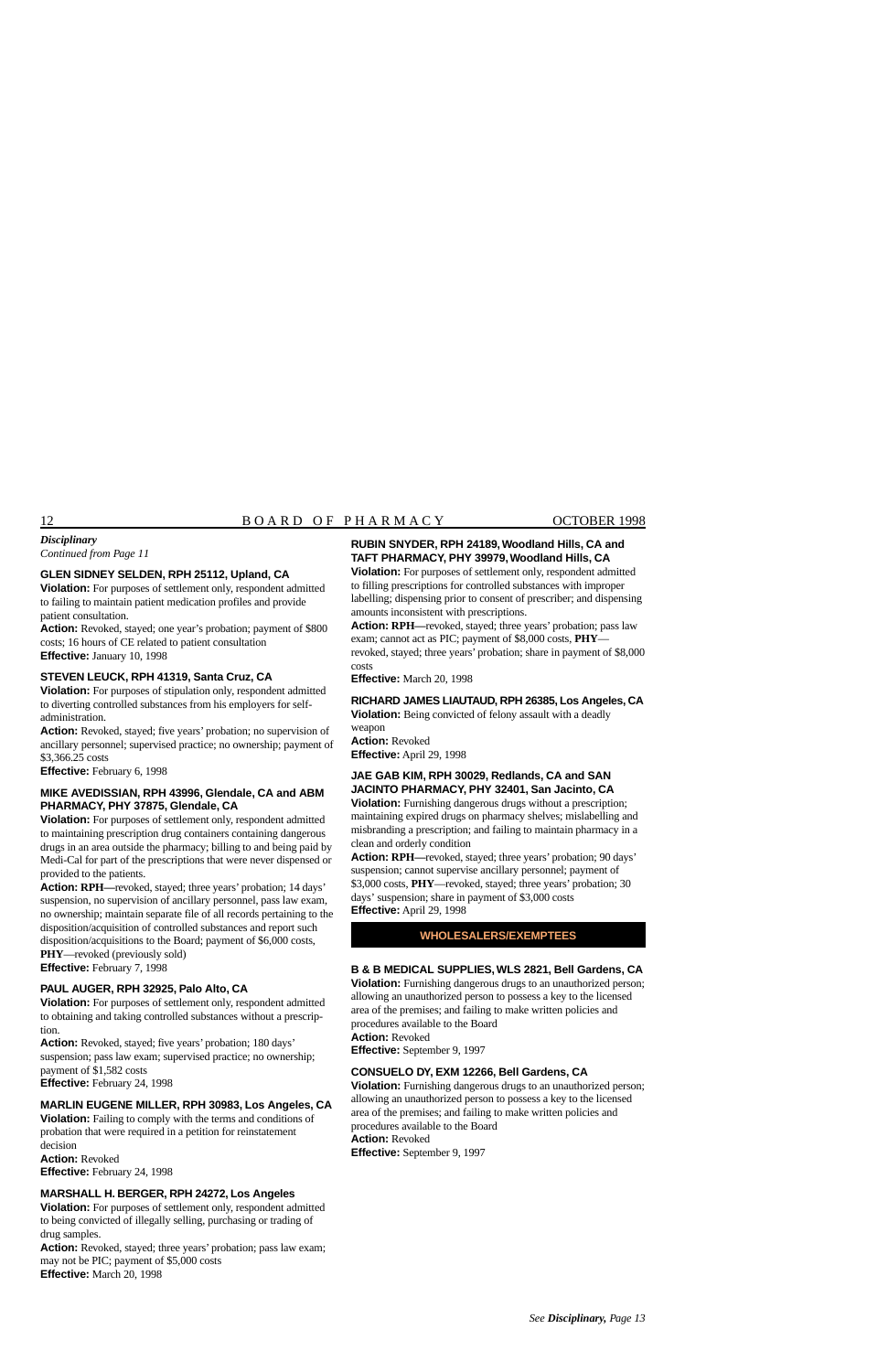#### *Continued from Page 12*

#### **TECHNICIANS**

#### **RHONDA JO PERKINS,TCH 8775, San Luis Obispo, CA**

**Violation:** Taking dangerous drugs and controlled substances for self-use; unlawfully possessing and using controlled substances and dangerous drugs without prescriptions

**Action:** Revoked

**Effective:** August 1, 1997

#### **CECELIA A. GONZALEZ,TCH 11, Huntington Park, CA**

**Violation:** For purposes of settlement only, respondent admitted to obtaining dangerous drugs from place of employment without a prescription.

**Action:** Revoked, stayed; suspended pending successful completion of the Pharmacy Technician Certification Examination **Effective:** August 28, 1997

#### **MARIA GUADALUPE CASILLAS,TCH 3139, Baldwin Park, CA**

**Violation:** For purposes of settlement only, respondent admitted to dispensing controlled substances and dangerous drugs under invalid prescriptions and forging prescriptions.

**Action:** Take and pass the Pharmacy Technician Certification Board within one year; payment of \$311 costs **Effective:** September 26, 1997

#### **KENNETH CHARLES MORTENSEN,TCH 9361, San Diego, CA**

**Violation:** Being convicted of a crime substantially related to the practice of pharmacy **Action:** Revoked **Effective:** November 4, 1997

#### **SAMIA MICHELLE WHEELOCK,TCH 14598,Temecula, CA**

**Violation:** Being convicted of prescription forgery and making false statements on application **Action:** Revoked

**Effective:** April 29, 1998

#### **JANET MARIE MCDOWELL,TCH 13904, Antioch, CA**

**Violation:** Being convicted of felony possession of a non-narcotic controlled substance **Action:** Revoked **Effective:** April 23, 1998

#### **VOLUNTARY SURRENDER OF LICENSE**

#### **RUBEN D. GODINEZ, aka RUBEN GODINEZ DIAZ,TCH 13222, Freedom, CA**

**Violation:** For purposes of settlement only, respondent admitted to being convicted of evading arrest, burglary, challenging a person to fight in a public place, and possession of a firearm by a convicted felon.

**Action:** License surrendered **Effective:** August 1, 1997

#### **THOMAS WALTER BODENDORFER, RPH 30655, Whitmore Lake, MI**

**Violation:** For purposes of settlement only, respondent admitted to filling and refilling a telephonic prescription by a fictitious dentist for a controlled substance and forging and filling controlled substance prescriptions for use by a family member. **Action:** License surrendered; payment of \$[21,817.25](https://21,817.25) costs

**Effective:** April 22, 1998

#### **L.K.W. ENTERPRISES, INC., dba HILLCREST NORTH PHARMACY, PHY 40300, San Diego, CA**

**Violation:** For purposes of settlement, respondent admitted to being convicted of a crime substantially related to the qualifications of a pharmacist.

**Action:** License surrendered **Effective:** October 24, 1997

#### **STATEMENT OF ISSUES**

#### **DANNY DOLLINS, Palmdale, CA, applicant for pharmacist licensure**

**Violation:** Failing to disclose on an application conviction of a crime and pharmacist license revocation in Idaho **Action:** Application denied

**Effective:** December 24, 1997

#### **VISTA PHARMACY, Granada Hills, CA, applicant for pharmacy permit**

**Violation:** For purposes of settlement only, respondent admitted to knowingly signing a document which falsely represented the nonexistence of a state of facts relevant to association with a disciplined licensee and permitted that licensee to act as agent for the pharmacy lease negotiations.

**Action:** Application withdrawn **Effective:** January 28, 1998

#### **THOMAS ALAN POWELL, JR., Carlsbad, CA, applicant for exemptee license**

**Violation:** Being convicted of illegal possession of a controlled substance

**Action:** Application denied **Effective:** March 20, 1998

#### **WILLIAM PAUL ARGENTINO, Menlo Park, CA, applicant for pharmacy technician license**

**Violation:** Obtaining dangerous drugs for own use from a pharmacist whose license is revoked **Action:** Application denied **Effective:** March 20, 1998

#### **GEORGE KEMMLER and QUALITYMEDS, INC.,**

#### **Carlsbad, CA, applicant for pharmacy and wholesaler licenses**

**Violation:** For purposes of settlement only, respondent admitted to operating a wholesale business without Board-issued license. **Action:** Applications denied; may not hold interest in any firm licensed by the Board **Effective:** April 24, 1998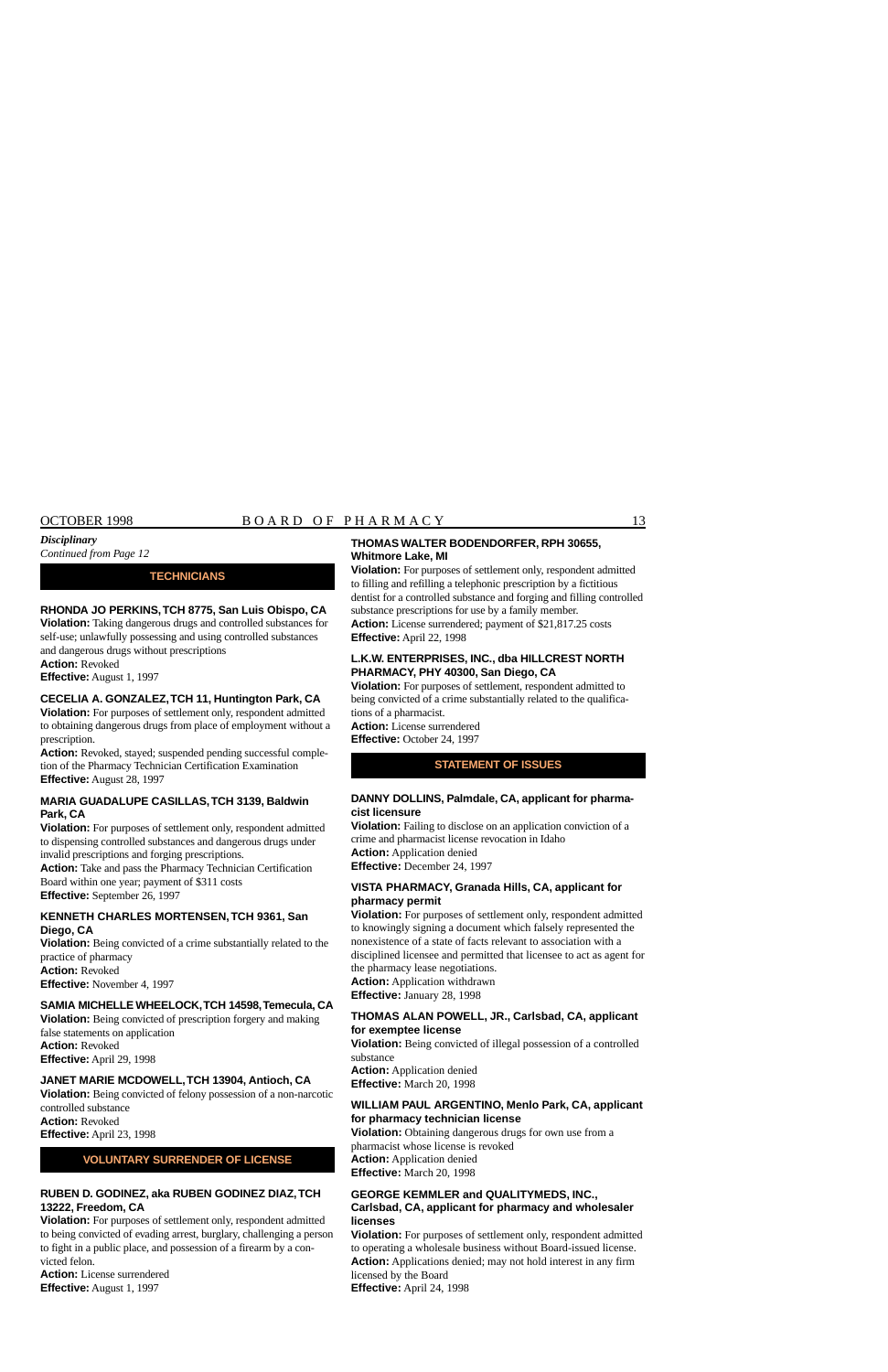#### 14 B O A R D O F P H A R M A C Y OCTOBER 1998

#### *Regulations Continued from Page 9*

required for common dosage determination, employing both the metric and apothecary systems.

(E). Knowledge and understanding of the identification of drugs, drug dosages, routes of administration, dosage forms and storage requirements.

(F). Knowledge of and ability to perform the manipulative and record-keeping functions involved in and related to dispensing prescriptions.

(G). Knowledge of and ability to perform procedures and techniques relating to manufacturing, packaging, and labeling of drug products.

- (b) A current enrollee of a course of training that meets the requirements of this section may obtain part or all of his or her practical instruction as an enrollee of that course in a pharmacy.
- (c) An enrollee of a technician training course who is obtaining practical instruction in a pharmacy shall, at all times while in the pharmacy, wear a badge which clearly identifies him or her as a "pharmacy technician trainee."
- (d) The tasks performed by a pharmacy technician trainee are limited to obtaining practical instruction on the tasks described in section 1793.2 and shall not include any function in connection with the dispensing of a prescription, including repackaging from bulk, and storage of pharmaceuticals. The supervision requirements contained in section 1793.7 (c) shall apply to a pharmacy technician trainee. Notwithstanding the provisions of this section, any trainee authorized by this section shall be present in a pharmacy in lieu of a non-licensed person as specified in section 1793.3. A pharmacy technician trainee may perform tasks specified in section 1793.3.
- (e) Except as provided in this section, no person shall act as a pharmacy technician trainee in a pharmacy.

#### *Health Notes Continued from Page 3*

By focusing the same type of widespread public attention on the importance of patient medication compliance as is given to food labeling and health fitness, we will have a better informed patient population, achieve more effective health care, and save valuable healthcare resources. Pharmacists who initiate programs that help patients better manage their medications and meet their treatment objectives can help reduce healthcare costs and untold human suffering.

*Health Notes* regularly features articles that deal with such healthcare topics as pain management, the impact of pain on patients and their families, coronary artery disease in women, breast cancer treatment, the pharmacist's role in the treatment of depression, and the importance of weighing the benefits and risks of hormone replacement therapy.

In an effort to help consumers learn more about medications, the Board has also developed a public awareness program that encourages consumers to talk with their pharmacists. The program has created newspaper columns in English and Spanish covering such topics as "How Asking Questions About Your Medicines Can Help Save Your Life," "The Patient's Bill of Rights," and "Pain Management: A Pain Rating Scale to Help You Describe Your Pain."

"We are urging consumers to talk with their pharmacists about any problems they anticipate in using their medications," states Sandra Bauer, Vice President of the California Board of Pharmacy. "If a patient gets a prescription refilled and it has a different appearance or the directions on the label have changed, the patient should discuss it with a healthcare provider."

For a free copy of *Health Notes*, write to the State Board of Pharmacy, 400 R Street, Suite 4070, Sacramento, CA, 95814.

(Effective 09/24/98 to 01/01/99)

# **Check your license's expiration date! Delinquent licenses may be cancelled!**

Section 4402 of the Business and Professions Code mandates that any pharmacist license that is not renewed, restored, or reinstated within three years following its expiration date shall be cancelled by operation of law.

Any other Board-issued license registration (e.g., pharmacy technicians, interns, exemptees, pharmacies, clinics, drug rooms, wholesalers, medical device retailers) are **automatically cancelled** by operation of law if the license is not renewed within 60 days after its expiration date.

Pharmacists-in-charge are responsible for ensuring that **all** licenses (site and personnel) of the pharmacy are current. Wholesalers and medical device retailers should also ensure that the licenses of their exemptees and qualifying pharmacists have been renewed properly. Failure to renew exemptee licenses can block the renewal capabilities of the company to which the license is related.

Licenses cancelled under this provision will not be reissued. Instead, a new application will be required.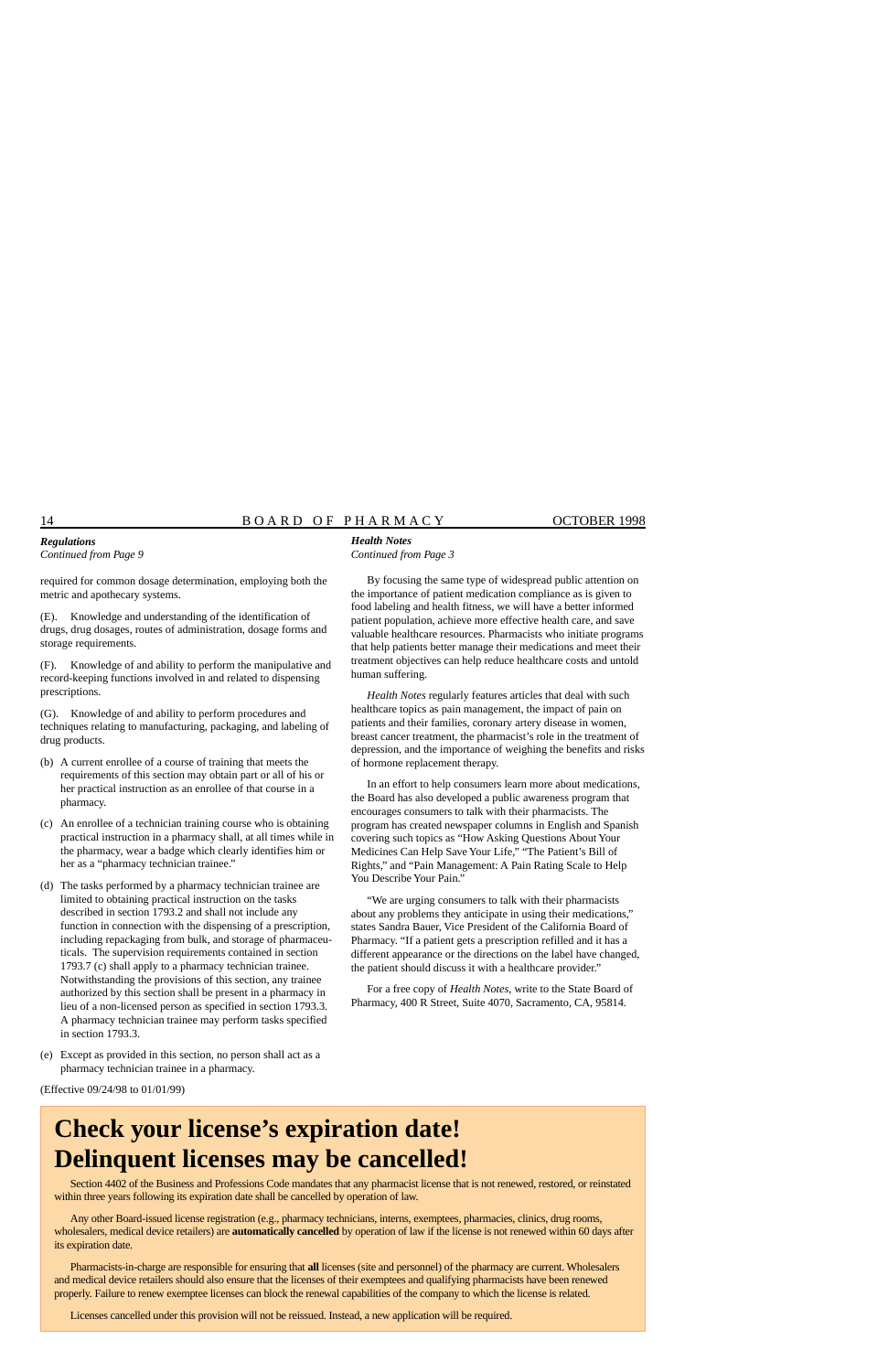

**or the ability to download Acrobat from the internet. or the ability to download Acrobat from the**

**Order toll free with your Visa or MasterCard: 1 (800) 498-0911, ext. 72 or, expedite your order by faxing it to: (949) 498-4858 or, mail this order form to the address below with a check or money order.** 

| <b>ORDER FORM</b><br><b>I SHIP TO:</b>                                 | FAX (949) 498-4858   | <b>PHARMACY LAW</b>                                                                                                                                                                                                                                | QTY | PRICE EACH               | <b>TOTAL</b> |
|------------------------------------------------------------------------|----------------------|----------------------------------------------------------------------------------------------------------------------------------------------------------------------------------------------------------------------------------------------------|-----|--------------------------|--------------|
| NAME                                                                   |                      | Book                                                                                                                                                                                                                                               |     | x 16.38                  |              |
|                                                                        |                      | CD for Windows                                                                                                                                                                                                                                     |     | x 16.38                  |              |
| ADDRESS<br><b>CITY</b>                                                 |                      | 3.5" floppy for MAC<br>(Acrobat Reader not included)                                                                                                                                                                                               |     | x 16.38                  |              |
| STATE, ZIP                                                             |                      | Book and Disk version<br>□ Windows □ MAC<br>Check One                                                                                                                                                                                              |     | $x$ 25.00                |              |
| <b>IMPORTANT</b><br><b>I</b> DAYTIME PHONE MON.-FRI.<br>PAYMENT METHOD | EXT/                 | Call for quantity discount pricing on 15<br>or more of one item. 1(800)498-0911,                                                                                                                                                                   |     | Total<br><b>ENCLOSED</b> |              |
| ' <b>□</b> VISA<br>□ MasterCard<br>□ Check enclosed<br>$^{\prime}$ #   | Money Order enclosed | Mail or FAX your order to: LawTech Publishing Co., Ltd.<br>1060 Calle Cordillera, Suite 105, San Clemente, CA 92673<br>FAX (949) 498-4585 Web Site: www.lawtech-pub.com Order toll free<br>with your VISA or MasterCard: 1 (800) 498-0911, ext. 72 |     |                          |              |
| Expiration date<br>Signature (required)                                |                      |                                                                                                                                                                                                                                                    |     |                          |              |